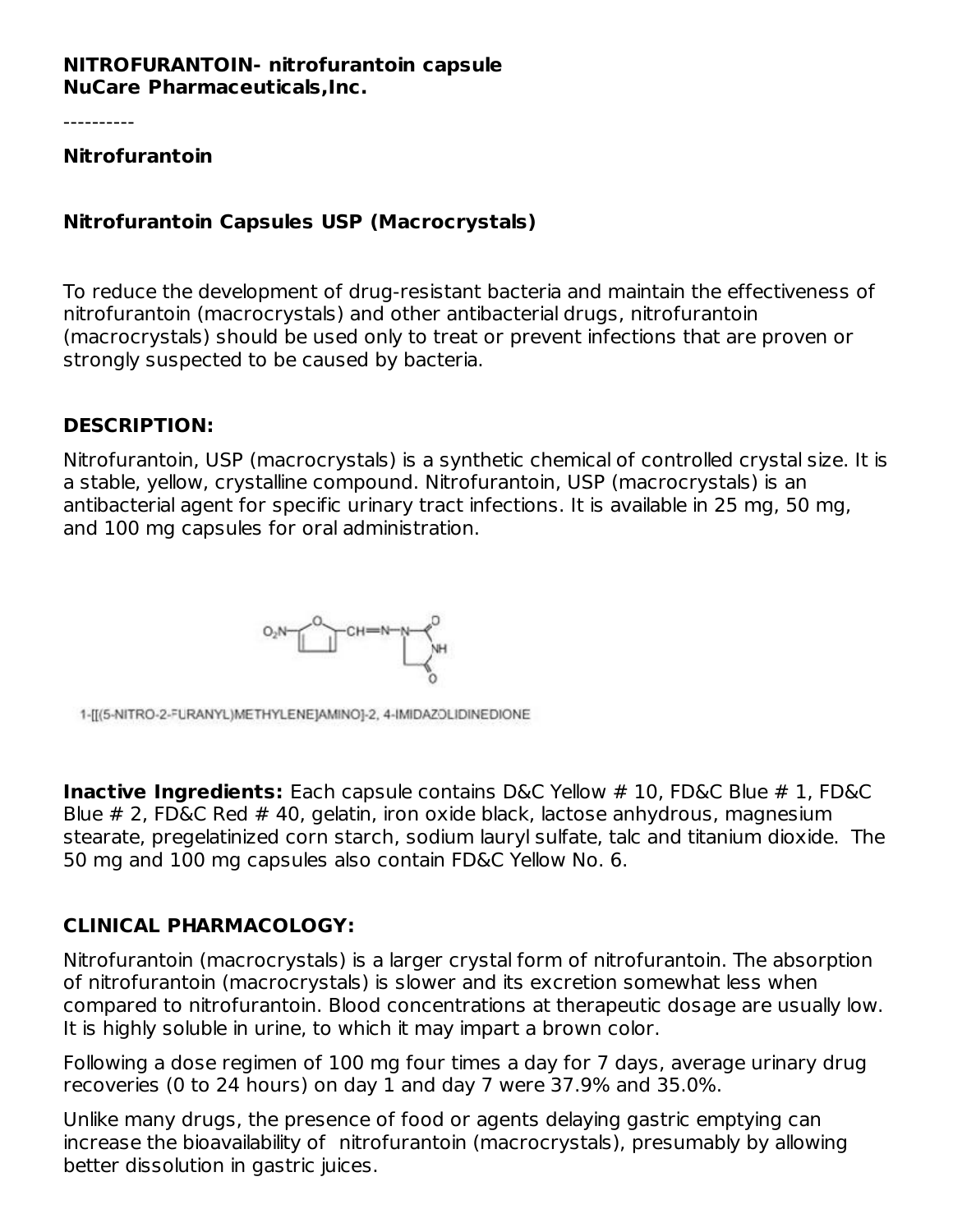## **MICROBIOLOGY**

Nitrofurantoin is a nitrofuran antimicrobial agent with activity against certain Grampositive and Gram-negative bacteria.

#### **Mechanism of Action**

The mechanism of the antimicrobial action of nitrofurantoin is unusual among antibacterials. Nitrofurantoin is reduced by bacterial flavoproteins to reactive intermediates which inactivate or alter bacterial ribosomal proteins and other acromolecules. As a result of such inactivations, the vital biochemical processes of protein synthesis, aerobic energy metabolism, DNA synthesis, RNA synthesis, and cell wall synthesis are inhibited. Nitrofurantoin is bactericidal in urine at therapeutic doses. The broad-based nature of this mode of action may explain the lack of acquired bacterial resistance to nitrofurantoin, as the necessary multiple and simultaneous mutations of the target macromolecules would likely be lethal to the bacteria.

#### **Interactions with Other Antibiotics**

Antagonism has been demonstrated in vitro between nitrofurantoin and quinolone antimicrobials. The clinical significance of this finding is unknown.

## **Development of Resistance**

Development of resistance to nitrofurantoin has not been a significant problem since its introduction in 1953. Cross-resistance with antibiotics and sulfonamides has not been observed, and transferable resistance is, at most, a very rare phenomenon.

Nitrofurantoin has been shown to be active against most strains of the following bacteria both in vitro and in clinical infections (see Indications and Usage):

Aerobic and facultative Gram-positive microorganisms: Staphylococcus aureus Enterococci (e.g. Enterococcus faecalis)

Aerobic and facultative Gram-negative microorganisms: Escherichia coli

NOTE: While nitrofurantoin has excellent activity against Enterococcus faecalis, the majority of *Enterococcus faecium* isolates are not susceptible to nitrofurantoin.

At least 90 percent of the following microorganisms exhibit an in vitro minimum inhibitory concentration (MIC) less than or equal to the susceptible breakpoint for nitrofurantoin. However, the efficacy of nitrofurantoin in treating clinical infections due to these microorganisms has not been established in adequate and well-controlled trials.

Aerobic and facultative Gram-positive microorganisms: Coagulase-negative staphylococci (including Staphylococcus epidermidis and Staphylococcus saprophyticus) Streptococcus agalactiae Group D streptococci Viridans group streptococci

Aerobic and facultative Gram-negative microorganisms: Citrobacter amalonaticus Citrobacter diversus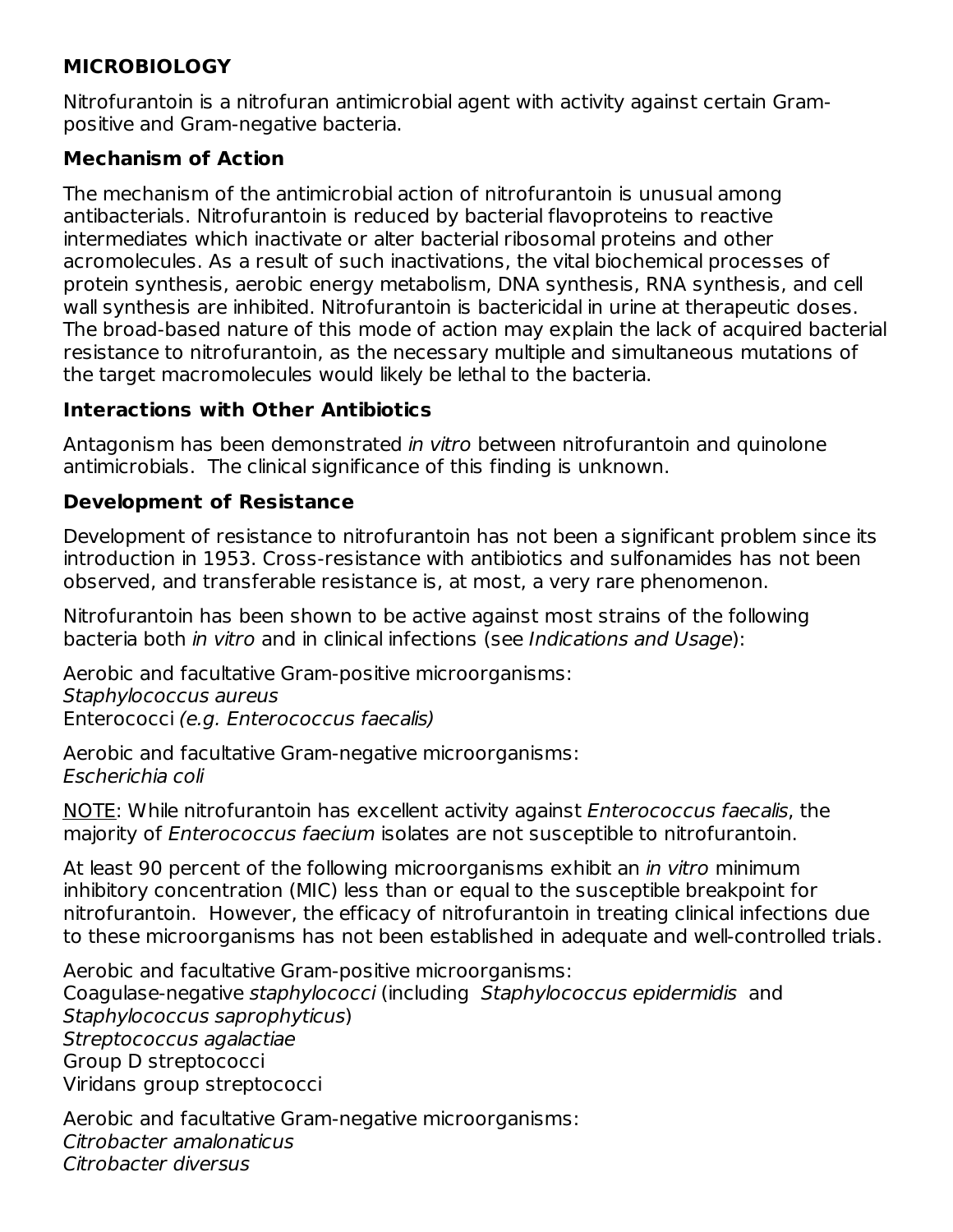Citrobacter freundii Klebsiella oxytoca Klebsiella ozaenae

NOTE: Some strains of Enterobacter species and Klebsiella species are resistant to nitrofurantoin.

#### **Susceptibility Testing:**

For specific information regarding susceptibility test interpretive criteria and associated test methods and quality control standards recognized by FDA for this drug, please see: https://www.fda.gov/STIC.

## **INDICATIONS AND USAGE:**

Nitrofurantoin capsules (macrocrystals) are specifically indicated for the treatment of urinary tract infections when due to susceptible strains of *Escherichia coli*, enterococci, Staphylococcus aureus, and certain susceptible strains of Klebsiella and Enterobacter species.

Nitrofurantoin is not indicated for the treatment of pyelonephritis or perinephric abscesses.

To reduce the development of drug-resistant bacteria and maintain the effectiveness of nitrofurantoin capsules (macrocrystals) and other antibacterial drugs, nitrofurantoin capsules (macrocrystals) should be used only to treat or prevent infections that are proven or strongly suspected to be caused by susceptible bacteria. When culture and susceptibility information are available, they should be considered in selecting or modifying antibacterial therapy. In the absence of such data, local epidemiology and susceptibility patterns may contribute to the empiric selection of therapy.

Nitrofurantoins lack the broader tissue distribution of other therapeutic agents approved for urinary tract infections. Consequently, many patients who are treated with nitrofurantoin capsules (macrocrystals) are predisposed to persistence or reappearance of bacteriuria. Urine specimens for culture and susceptibility testing should be obtained before and after completion of therapy. If persistence or reappearance of bacteriuria occurs after treatment with nitrofurantoin capsules (macrocrystals), other therapeutic agents with broader tissue distribution should be selected. In considering the use of nitrofurantoin capsules (macrocrystals), lower eradication rates should be balanced against the increased potential for systemic toxicity and for the development of antimicrobial resistance when agents with broader tissue distribution are utilized.

# **CONTRAINDICATIONS:**

Anuria, oliguria, or significant impairment of renal function (creatinine clearance under 60 mL per minute or clinically significant elevated serum creatinine) are contraindications. Treatment of this type of patient carries an increased risk of toxicity because of impaired excretion of the drug.

Because of the possibility of hemolytic anemia due to immature erythrocyte enzyme systems (glutathione instability), the drug is contraindicated in pregnant patients at term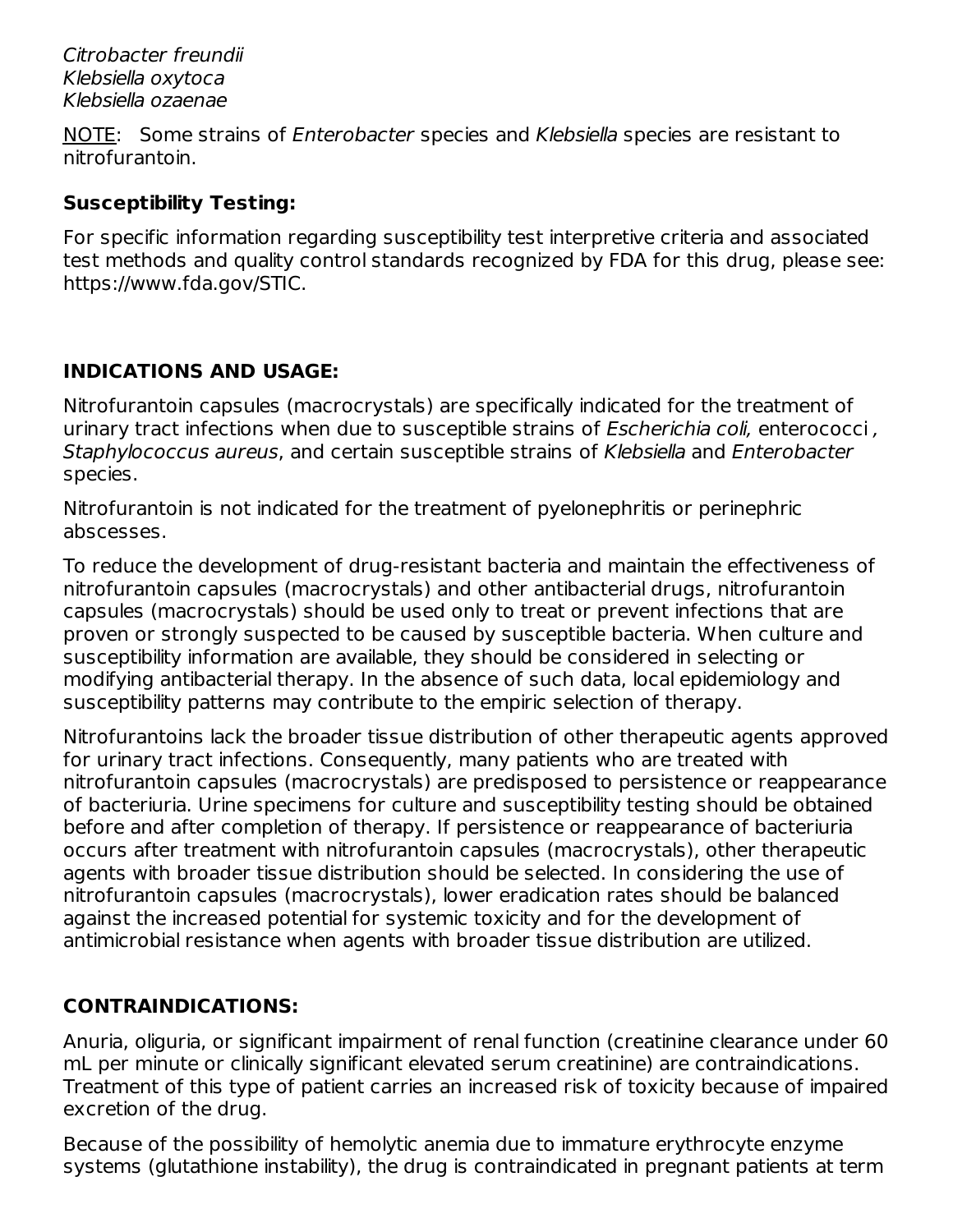(38 to 42 weeks' gestation), during labor and delivery, or when the onset of labor is imminent. For the same reason, the drug is contraindicated in neonates under one month of age.

Nitrofurantoin capsules (macrocrystals) are contraindicated in patients with a previous history of cholestatic jaundice/hepatic dysfunction associated with nitrofurantoin.

Nitrofurantoin capsules (macrocrystals) are also contraindicated in those patients with known hypersensitivity to nitrofurantoin.

#### **WARNINGS:**

#### **Pulmonary reactions:**

**ACUTE, SUBACUTE, OR CHRONIC PULMONARY REACTIONS HAVE BEEN OBSERVED IN PATIENTS TREATED WITH NITROFURANTOIN. IF THESE REACTIONS OCCUR, NITROFURANTOIN (MACROCRYSTALS) SHOULD BE DISCONTINUED AND APPROPRIATE MEASURES TAKEN. REPORTS HAVE CITED PULMONARY REACTIONS AS A CONTRIBUTING CAUSE OF DEATH. CHRONIC PULMONARY REACTIONS (DIFFUSE INTERSTITIAL PNEUMONITIS OR PULMONARY FIBROSIS, OR BOTH) CAN DEVELOP INSIDIOUSLY. THESE REACTIONS OCCUR RARELY AND GENERALLY IN PATIENTS RECEIVING THERAPY FOR SIX MONTHS OR LONGER. CLOSE MONITORING OF THE PULMONARY CONDITION OF PATIENTS RECEIVING LONG-TERM THERAPY IS WARRANTED AND REQUIRES THAT THE BENEFITS OF THERAPY BE WEIGHED AGAINST POTENTIAL RISKS ( SEE RESPIRATORY REACTIONS).**

## **Hepatotoxicity:**

Hepatic reactions, including hepatitis, cholestatic jaundice, chronic active hepatitis, and hepatic necrosis, occur rarely. Fatalities have been reported. The onset of chronic active hepatitis may be insidious, and patients should be monitored periodically for changes in biochemical tests that would indicate liver injury. If hepatitis occurs, the drug should be withdrawn immediately and appropriate measures should be taken.

## **Neuropathy:**

Peripheral neuropathy, which may become severe or irreversible, has occurred. Fatalities have been reported. Conditions such as renal impairment (creatinine clearance under 60 mL per minute or clinically significant elevated serum creatinine), anemia, diabetes mellitus, electrolyte imbalance, vitamin B deficiency, and debilitating disease may enhance the occurrence of peripheral neuropathy. Patients receiving long-term therapy should be monitored periodically for changes in renal function.

Optic neuritis has been reported rarely in postmarketing experience with nitrofurantoin formulations.

## **Hemolytic anemia:**

Cases of hemolytic anemia of the primaquine-sensitivity type have been induced by nitrofurantoin. Hemolysis appears to be linked to a glucose-6-phosphate dehydrogenase deficiency in the red blood cells of the affected patients. This deficiency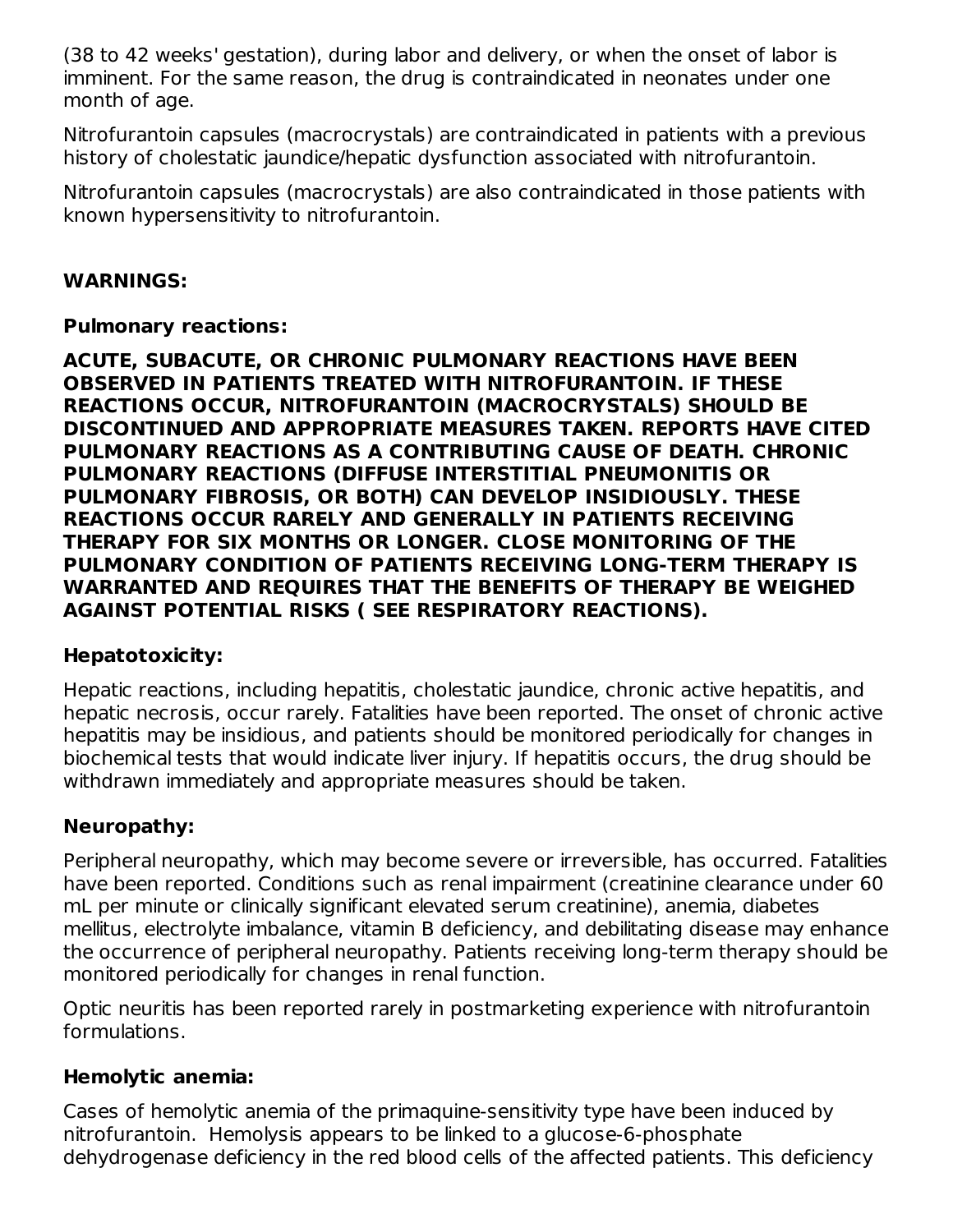is found in 10 percent of Blacks and a small percentage of ethnic groups of Mediterranean and Near-Eastern origin. Hemolysis is an indication for discontinuing nitrofurantoin (macrocrystals); hemolysis ceases when the drug is withdrawn.

#### **Clostridium difficile-associated diarrhea:**

Clostridium difficile associated diarrhea (CDAD) has been reported with use of nearly all antibacterial agents, including nitrofurantoin, and may range in severity from mild diarrhea to fatal colitis. Treatment with antibacterial agents alters the normal flora of the colon leading to overgrowth of C. difficile.

C. difficile produces toxins A and B which contribute to the development of CDAD. Hypertoxin producing strains of C. difficile cause increased morbidity and mortality, as these infections can be refractory to antimicrobial therapy and may require colectomy. CDAD must be considered in all patients who present with diarrhea following antibiotic use. Careful medical history is necessary since CDAD has been reported to occur over two months after the administration of antibacterial agents.

If CDAD is suspected or confirmed, ongoing antibiotic use not directed against C. difficile may need to be discontinued. Appropriate fluid and electrolyte management, protein supplementation, antibiotic treatment of C. difficile, and surgical evaluation should be instituted as clinically indicated.

# **PRECAUTIONS:**

## **Information for Patients:**

Patients should be advised to take nitrofurantoin (macrocrystals) with food to further enhance tolerance and improve drug absorption. Patients should be instructed to complete the full course of therapy; however, they should be advised to contact their physician if any unusual symptoms occur during therapy.

Many patients who cannot tolerate microcrystalline nitrofurantoin are able to take nitrofurantoin (macrocrystals) without nausea.

Patients should be advised not to use antacid preparations containing magnesium trisilicate while taking nitrofurantoin (macrocrystals).

Patients should be counseled that antibacterial drugs including nitrofurantoin (macrocrystals) should only be used to treat bacterial infections. They do not treat viral infections (e.g., the common cold). When nitrofurantoin (macrocrystals) is prescribed to treat a bacterial infection, patients should be told that although it is common to feel better early in the course of therapy, the medication should be taken exactly as directed. Skipping doses or not completing the full course of therapy may (1) decrease the effectiveness of the immediate treatment and (2) increase the likelihood that bacteria will develop resistance and will not be treatable by nitrofurantoin (macrocrystals) or other antibacterial drugs in the future.

Diarrhea is a common problem caused by antibiotics which usually ends when the antibiotic is discontinued. Sometimes after starting treatment with antibiotics, patients can develop watery and bloody stools (with or without stomach cramps and fever) even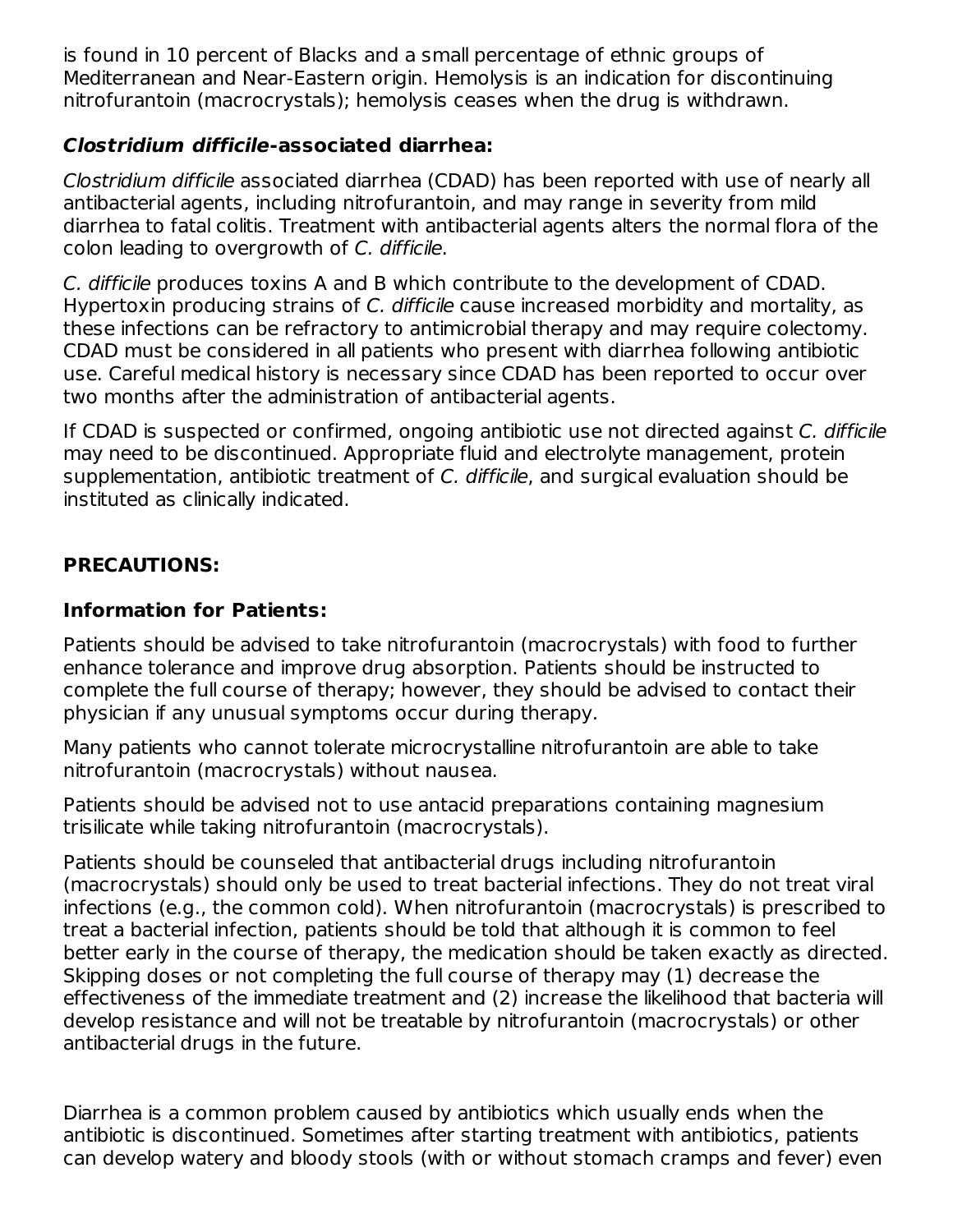as late as two or more months after having taken the last dose of the antibiotic. If this occurs, patients should contact their physician as soon as possible.

#### **General:**

Prescribing nitrofurantoin (macrocrystals) in the absence of a proven or strongly suspected bacterial infection or a prophylactic indication is unlikely to provide benefit to the patient and increases the risk of the development of drug-resistant bacteria.

# **Drug Interactions:**

Antacids containing magnesium trisilicate, when administered concomitantly with nitrofurantoin, reduce both the rate and extent of absorption. The mechanism for this interaction probably is adsorption of nitrofurantoin onto the surface of magnesium trisilicate.

Uricosuric drugs, such as probenecid and sulfinpyrazone, can inhibit renal tubular secretion of nitrofurantoin. The resulting increase in nitrofurantoin serum levels may increase toxicity, and the decreased urinary levels could lessen its efficacy as a urinary tract antibacterial.

## **Drug/Laboratory Test Interactions:**

As a result of the presence of nitrofurantoin, a false-positive reaction for glucose in the urine may occur. This has been observed with Benedict's and Fehling's solutions but not with the glucose enzymatic test.

#### **Carcinogenesis, Mutagenesis, Impairment of Fertility:**

Nitrofurantoin was not carcinogenic when fed to female Holtzman rats for 44.5 weeks or to female Sprague-Dawley rats for 75 weeks. Two chronic rodent bioassays utilizing male and female Sprague-Dawley rats and two chronic bioassays in Swiss mice and in BDF  $_{\rm 1}$  mice revealed no evidence of carcinogenicity.

Nitrofurantoin presented evidence of carcinogenic activity in female B6C3F  $_{\rm 1}$  mice as shown by increased incidences of tubular adenomas, benign mixed tumors, and granulosa cell tumors of the ovary. In male F344/N rats, there were increased incidences of uncommon kidney tubular cell neoplasms, osteosarcomas of the bone, and neoplasms of the subcutaneous tissue. In one study involving subcutaneous administration of 75 mg/kg nitrofurantoin to pregnant female mice, lung papillary adenomas of unknown significance were observed in the F1 generation.

Nitrofurantoin has been shown to induce point mutations in certain strains of Salmonella typhimurium and forward mutations in L5178Y mouse lymphoma cells. Nitrofurantoin induced increased numbers of sister chromatid exchanges and chromosomal aberrations in Chinese hamster ovary cells but not in human cells in culture. Results of the sex-linked recessive lethal assay in Drosophila were negative after administration of nitrofurantoin by feeding or by injection. Nitrofurantoin did not induce heritable mutation in the rodent models examined.

The significance of the carcinogenicity and mutagenicity findings relative to the therapeutic use of nitrofurantoin in humans is unknown.

The administration of high doses of nitrofurantoin to rats causes temporary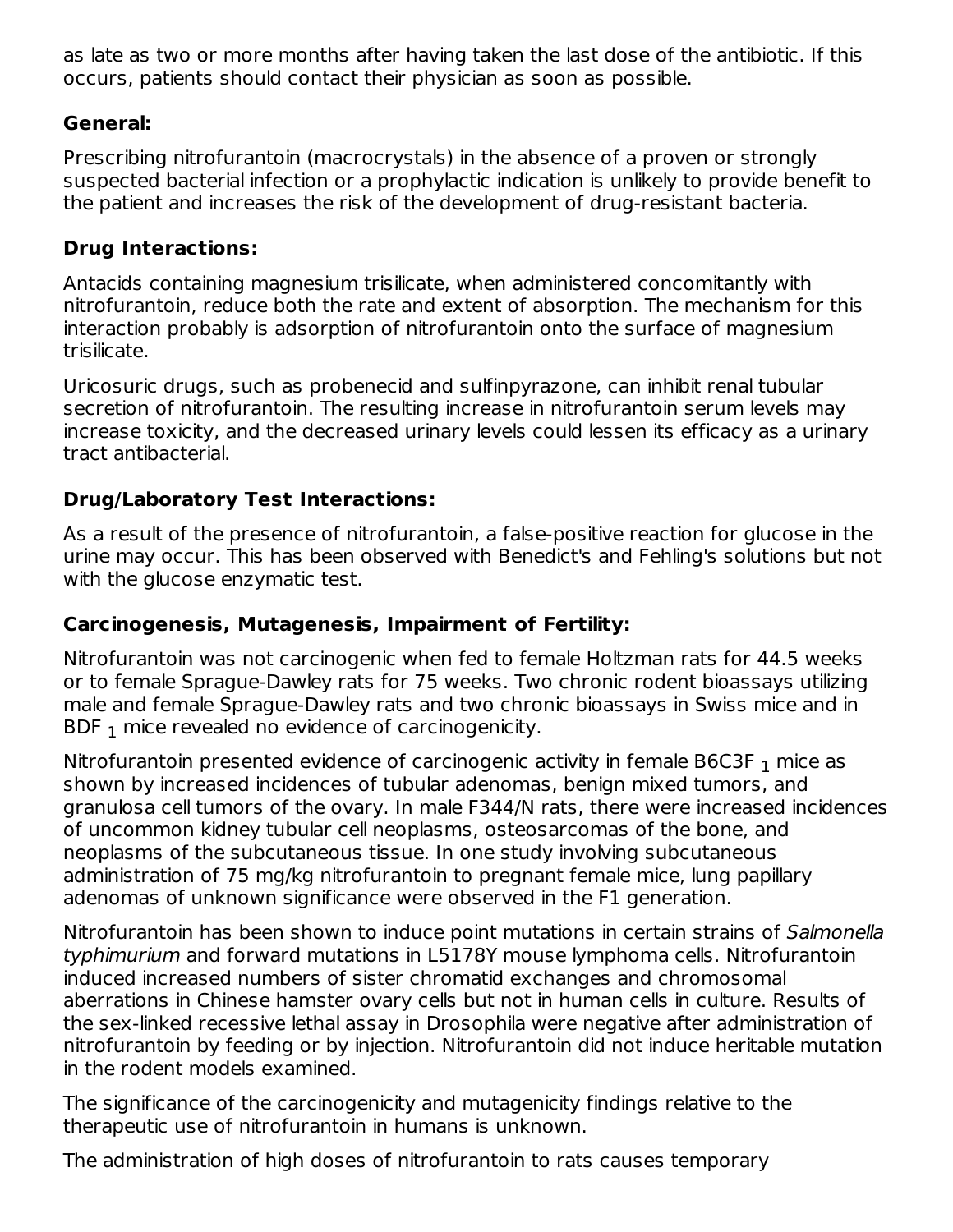spermatogenic arrest; this is reversible on discontinuing the drug. Doses of 10 mg/kg/day or greater in healthy human males may, in certain unpredictable instances, produce a slight to moderate spermatogenic arrest with a decrease in sperm count.

# **Pregnancy:**

# **Teratogenic effects:**

Pregnancy Category B. Several reproduction studies have been performed in rabbits and rats at doses up to six times the human dose and have revealed no evidence of impaired fertility or harm to the fetus due to nitrofurantoin. In a single published study conducted in mice at 68 times the human dose (based on mg/kg administered to the dam), growth retardation and a low incidence of minor and common malformations were observed. However, at 25 times the human dose, fetal malformations were not observed; the relevance of these findings to humans is uncertain. There are, however, no adequate and well-controlled studies in pregnant women. Because animal reproduction studies are not always predictive of human response, this drug should be used during pregnancy only if clearly needed.

# **Non-teratogenic effects:**

Nitrofurantoin has been shown in one published transplacental carcinogenicity study to induce lung papillary adenomas in the F1 generation mice at doses 19 times the human dose on a mg/kg basis. The relationship of this finding to potential human carcinogenesis is presently unknown. Because of the uncertainty regarding the human implications of these animal data, this drug should be used during pregnancy only if clearly needed.

## **Labor and Delivery:**

## See **CONTRAINDICATIONS**.

## **Nursing Mothers:**

Nitrofurantoin has been detected in human breast milk in trace amounts. Because of the potential for serious adverse reactions from nitrofurantoin in nursing infants under one month of age, a decision should be made whether to discontinue nursing or to discontinue the drug, taking into account the importance of the drug to the mother (see **CONTRAINDICATIONS**).

## **Pediatric Use:**

Nitrofurantoin (macrocrystals) is contraindicated in infants below the age of one month (see **CONTRAINDICATIONS**).

## **Geriatric Use:**

Clinical studies of nitrofurantoin (macrocrystals) did not include sufficient numbers of subjects aged 65 and over to determine whether they respond differently from younger subjects. Other reported clinical experience has not identified differences in responses between the elderly and younger patients.

Spontaneous reports suggest a higher proportion of pulmonary reactions, including fatalities, in elderly patients; these differences appear to be related to the higher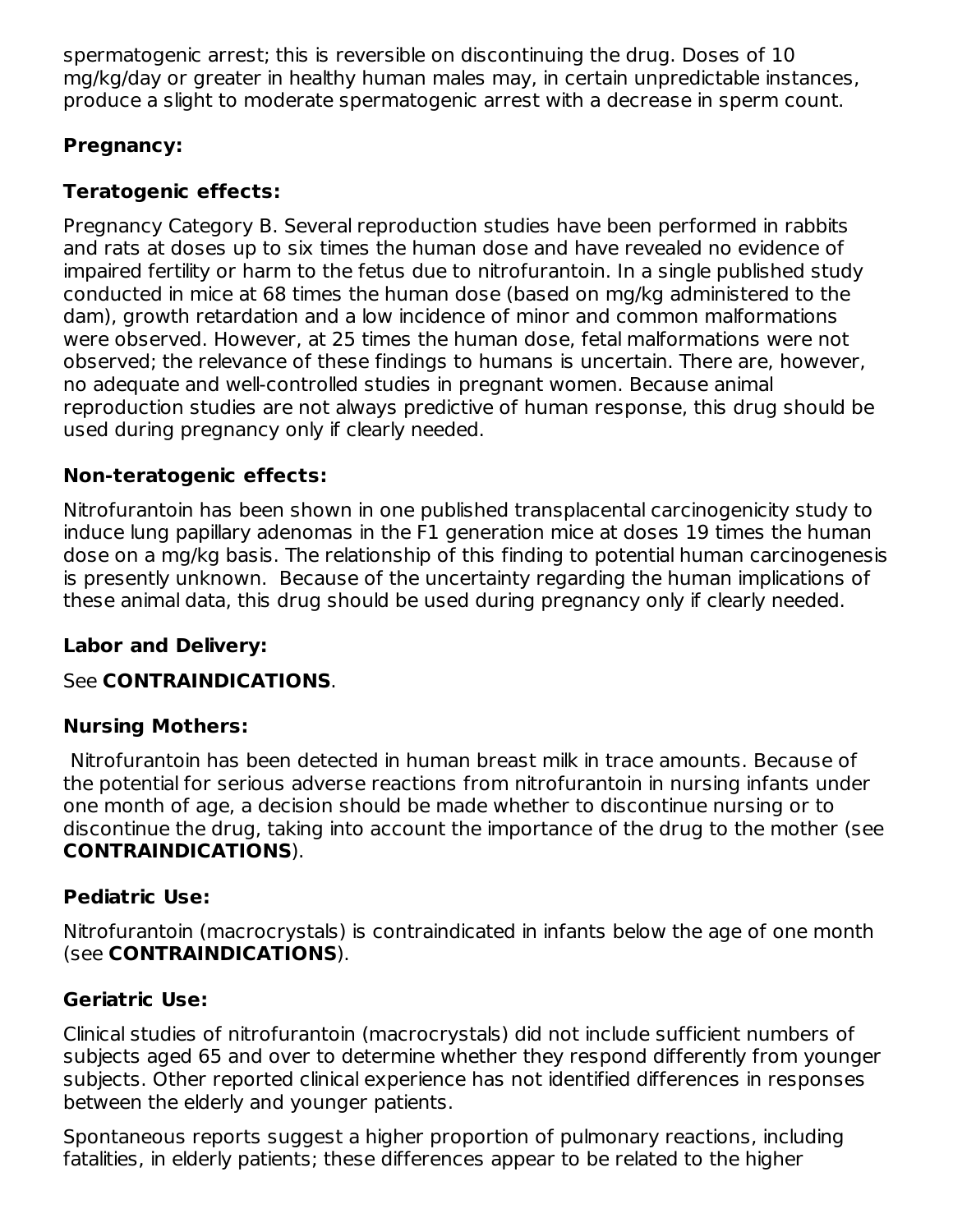proportion of elderly patients receiving long-term nitrofurantoin therapy. As in younger patients, chronic pulmonary reactions generally are observed in patients receiving therapy for six months or longer (see **WARNINGS**). Spontaneous reports also suggest an increased proportion of severe hepatic reactions, including fatalities, in elderly patients (see **WARNINGS**).

In general, the greater frequency of decreased hepatic, renal, or cardiac function, and of concomitant disease or other drug therapy should be considered when prescribing nitrofurantoin (macrocrystals). This drug is known to be substantially excreted by the kidney, and the risk of toxic reactions to this drug may be greater in patients with impaired renal function. Anuria, oliguria, or significant impairment of renal function (creatinine clearance under 60 mL per minute or clinically significant elevated serum creatinine) are contraindications (see **CONTRAINDICATIONS**). Because elderly patients are more likely to have decreased renal function, care should be taken in dose selection, and it may be useful to monitor renal function.

#### **ADVERSE REACTIONS:**

#### **Respiratory:**

**CHRONIC, SUBACUTE, OR ACUTE PULMONARY HYPERSENSITIVITY REACTIONS MAY OCCUR.**

**CHRONIC PULMONARY REACTIONS OCCUR GENERALLY IN PATIENTS WHO HAVE RECEIVED CONTINUOUS TREATMENT FOR SIX MONTHS OR LONGER. MALAISE, DYSPNEA ON EXERTION, COUGH, AND ALTERED PULMONARY FUNCTION ARE COMMON MANIFESTATIONS WHICH CAN OCCUR INSIDIOUSLY. RADIOLOGIC AND HISTOLOGIC FINDINGS OF DIFFUSE INTERSTITIAL PNEUMONITIS OR FIBROSIS, OR BOTH, ARE ALSO COMMON MANIFESTATIONS OF THE CHRONIC PULMONARY REACTION. FEVER IS RARELY PROMINENT.**

#### **THE SEVERITY OF CHRONIC PULMONARY REACTIONS AND THEIR DEGREE OF RESOLUTION APPEAR TO BE RELATED TO THE DURATION OF THERAPY AFTER THE FIRST CLINICAL SIGNS APPEAR. PULMONARY FUNCTION MAY BE IMPAIRED PERMANENTLY, EVEN AFTER CESSATION OF THERAPY. THE RISK IS GREATER WHEN CHRONIC PULMONARY REACTIONS ARE NOT RECOGNIZED EARLY.**

In subacute pulmonary reactions, fever and eosinophilia occur less often than in the acute form. Upon cessation of therapy, recovery may require several months. If the symptoms are not recognized as being drug-related and nitrofurantoin therapy is not stopped, the symptoms may become more severe.

Acute pulmonary reactions are commonly manifested by fever, chills, cough, chest pain, dyspnea, pulmonary infiltration with consolidation or pleural effusion on x-ray, and eosinophilia. Acute reactions usually occur within the first week of treatment and are reversible with cessation of therapy. Resolution often is dramatic (see **WARNINGS**).

Changes in EKG (e.g., non-specific ST/T wave changes, bundle branch block) have been reported in association with pulmonary reactions.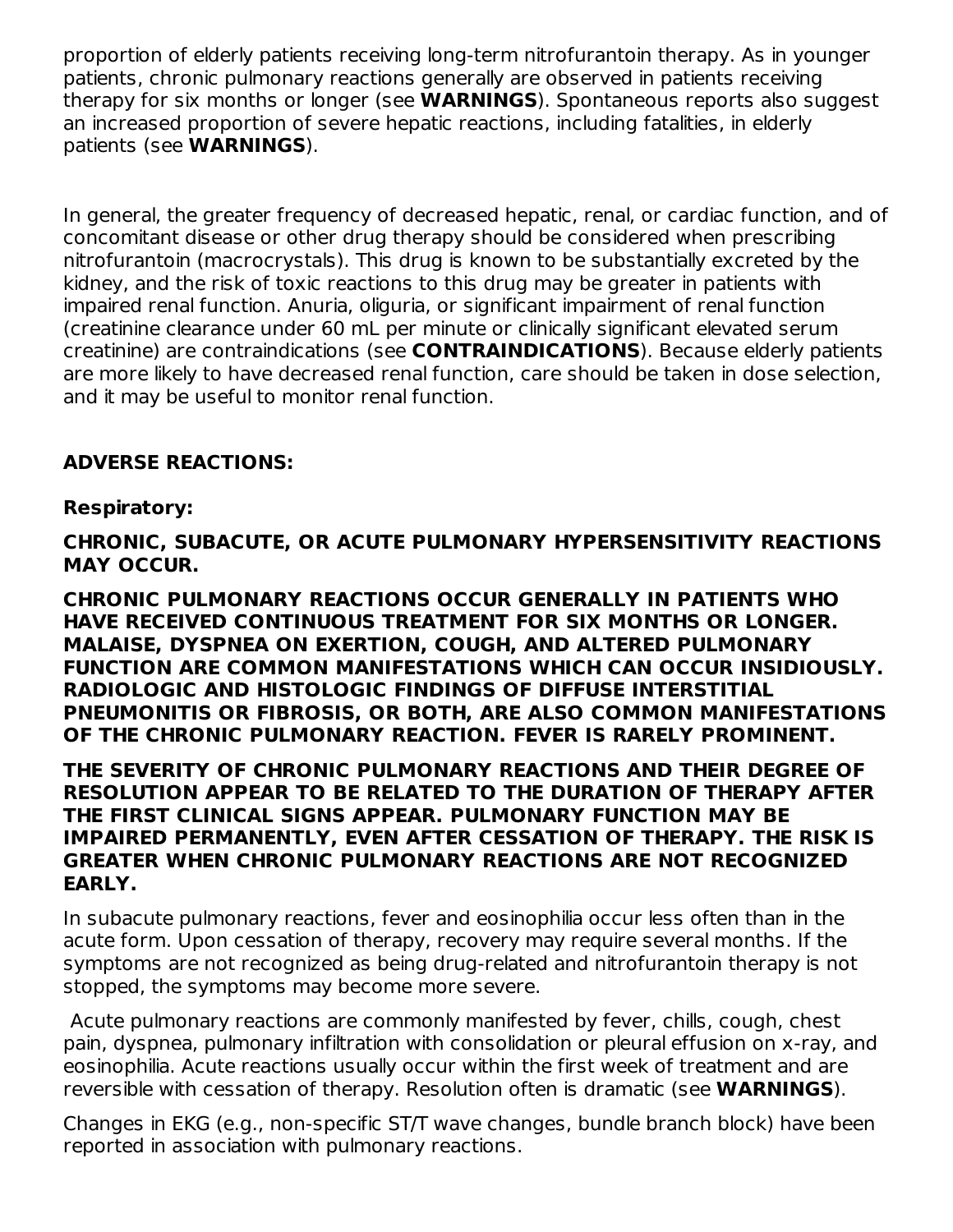Cyanosis has been reported rarely.

# **Hepatic:**

Hepatic reactions, including hepatitis, cholestatic jaundice, chronic active hepatitis, and hepatic necrosis, occur rarely (see **WARNINGS**).

#### **Neurologic:**

Peripheral neuropathy, which may become severe or irreversible, has occurred. Fatalities have been reported. Conditions such as renal impairment (creatinine clearance under 60 mL per minute or clinically significant elevated serum creatinine), anemia, diabetes mellitus, electrolyte imbalance, vitamin B deficiency, and debilitating diseases may increase the possibility of peripheral neuropathy (see **WARNINGS**).

Asthenia, vertigo, nystagmus, dizziness, headache, and drowsiness also have been reported with the use of nitrofurantoin.

Benign intracranial hypertension (pseudotumor cerebri), confusion, depression, optic neuritis, and psychotic reactions have been reported rarely. Bulging fontanels, as a sign of benign intracranial hypertension in infants, have been reported rarely.

## **Dermatologic:**

Exfoliative dermatitis and erythema multiforme (including Stevens-Johnson syndrome) have been reported rarely. Transient alopecia also has been reported.

# **Allergic:**

A lupus-like syndrome associated with pulmonary reactions to nitrofurantoin has been reported. Also, angioedema; maculopapular, erythematous, or eczematous eruptions; pruritus; urticaria; anaphylaxis; arthralgia; myalgia; drug fever; chills; and vasculitis (sometimes associated with pulmonary reactions) have been reported. Hypersensitivity reactions represent the most frequent spontaneously-reported adverse events in worldwide postmarketing experience with nitrofurantoin formulations.

## **Gastrointestinal:**

Nausea, emesis, and anorexia occur most often. Abdominal pain and diarrhea are less common gastrointestinal reactions. These dose-related reactions can be minimized by reduction of dosage. Sialadenitis and pancreatitis have been reported. There have been sporadic reports of pseudomembranous colitis with the use of nitrofurantoin. The onset of pseudomembranous colitis symptoms may occur during or after antimicrobial treatment (see **WARNINGS**).

## **Hematologic:**

Cyanosis secondary to methemoglobinemia has been reported rarely.

## **Miscellaneous:**

As with other antimicrobial agents, superinfections caused by resistant organisms, e.g., Pseudomonas species or Candida species, can occur.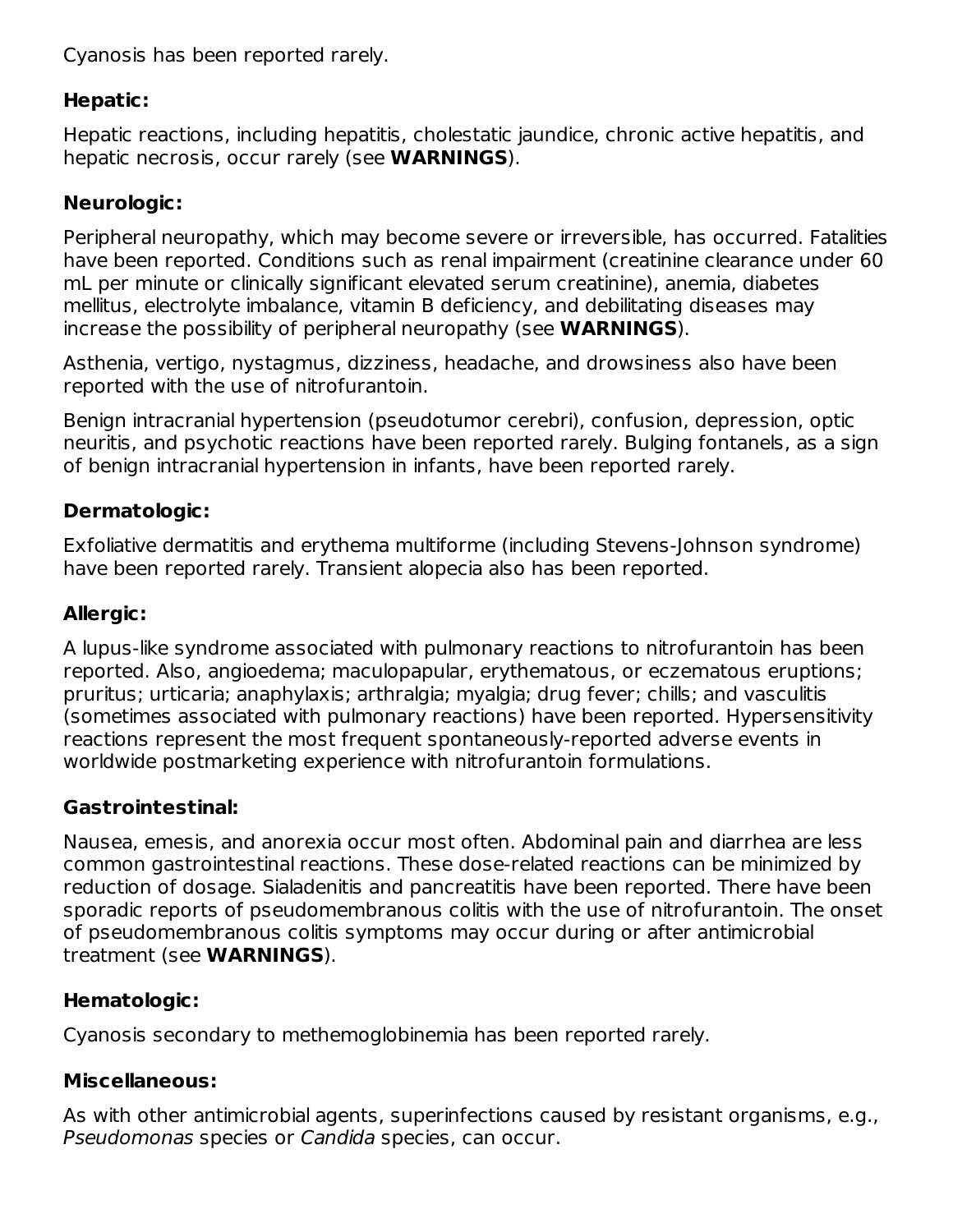#### **Laboratory Adverse Events:**

The following laboratory adverse events have been reported with the use of nitrofurantoin: increased AST (SGOT), increased ALT (SGPT), decreased hemoglobin, increased serum phosphorus, eosinophilia, glucose-6-phosphate dehydrogenase deficiency anemia (see **WARNINGS**), agranulocytosis, leukopenia, granulocytopenia, hemolytic anemia, thrombocytopenia, megaloblastic anemia. In most cases, these hematologic abnormalities resolved following cessation of therapy. Aplastic anemia has been reported rarely.

#### **OVERDOSAGE:**

Occasional incidents of acute overdosage of Nitrofurantoin (Macrocrystals) have not resulted in any specific symptoms other than vomiting. Induction of emesis is recommended. There is no specific antidote, but a high fluid intake should be maintained to promote urinary excretion of the drug. It is dialyzable.

#### **DOSAGE AND ADMINISTRATION:**

Nitrofurantoin capsules (macrocrystals) should be given with food to improve drug absorption and, in some patients, tolerance.

#### **Adults:**

50 mg to 100 mg four times a day -- the lower dosage level is recommended for uncomplicated urinary tract infections.

#### **Pediatric Patients:**

5 to 7 mg/kg of body weight per 24 hours, given in four divided doses (contraindicated under one month of age).

Therapy should be continued for one week or for at least 3 days after sterility of the urine is obtained. Continued infection indicates the need for reevaluation.

For long-term suppressive therapy in adults, a reduction of dosage to 50-100 mg at bedtime may be adequate. For long-term suppressive therapy in pediatric patients, doses as low as 1 mg/kg per 24 hours, given in a single dose or in two divided doses, may be adequate. **SEE WARNINGS SECTION REGARDING RISKS ASSOCIATED WITH LONG-TERM THERAPY.**

#### **HOW SUPPLIED:**

100 mg opaque, yellow capsule imprinted in black ink with **WATSON** on the cap and **5781** on the body.

NDC 68071-5050-7 Bottles of 14

Store at 20° to 25°C (68° to 77°F) [See USP Controlled Room Temperature].

Manufactured by:

Watson Pharma Private Limited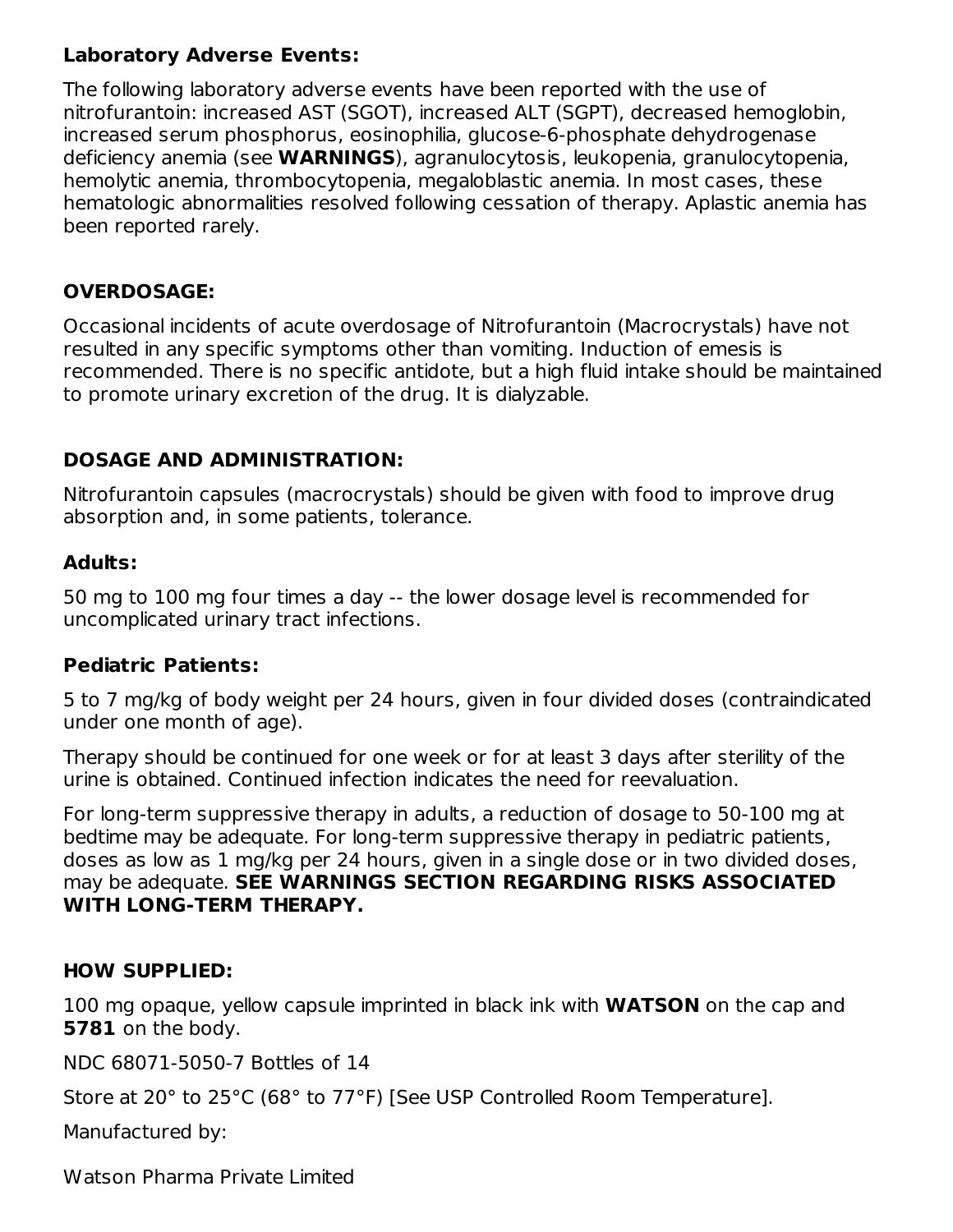Verna, Salcette Goa 403722 INDIA

Distributed by:

Actavis Pharma, Inc.

Parsippany, NJ 07054 USA

To report SUSPECTED ADVERSE REACTIONS, contact Actavis at 1-800-272-5525 or FDA at 1-800-FDA-1088 or www.fda.gov/medwatch.

Rev. A 10/2018

## **PRINCIPAL DISPLAY PANEL - 100 mg**



# **NITROFURANTOIN** nitrofurantoin capsule **Product Information Product Type** HUMAN PRESCRIPTION **DRUG Item Code (Source)** NDC:68071-5050(NDC:0591- 3686) **Route of Administration** ORAL **Active Ingredient/Active Moiety Ingredient Name Basis of Strength Strength NITROFURANTOIN** (UNII: 927AH8112L) (NITROFURANTOIN - UNII:927AH8112L) NITROFURANTOIN 100 mg **Inactive Ingredients Ingredient Name Strength D&C YELLOW NO. 10** (UNII: 35SW5USQ3G)